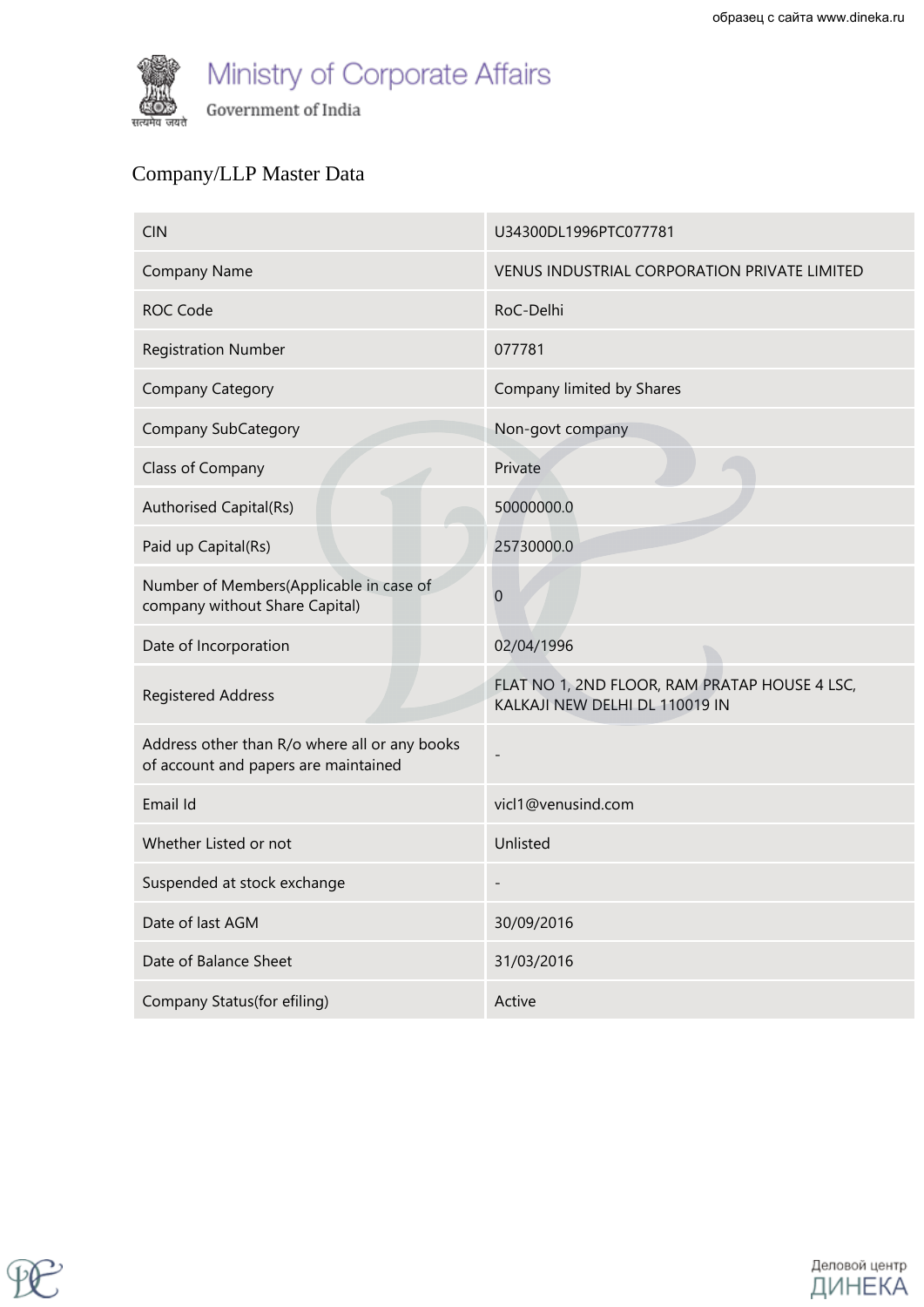

# Ministry of Corporate Affairs

Government of India

#### Charges

| <b>Assets under charge</b>                                                                        | <b>Charge</b><br><b>Amount</b> | Date of<br><b>Creation</b> | Date of<br><b>Modification</b> | <b>Status</b> |
|---------------------------------------------------------------------------------------------------|--------------------------------|----------------------------|--------------------------------|---------------|
| Immovable property or any interest<br>therein                                                     | 9000000.0                      | 22/01/1999                 |                                | <b>CLOSED</b> |
|                                                                                                   | 7000000.0                      | 20/01/2000                 | 10/12/2001                     | <b>OPEN</b>   |
| Immovable property or any interest<br>therein                                                     | 5000000.0                      | 17/05/2011                 |                                | <b>CLOSED</b> |
| Immovable property or any interest<br>therein; Book debts; Movable property<br>(not being pledge) | 25000000.0                     | 14/09/2000                 |                                | <b>CLOSED</b> |
| <b>Book debts</b>                                                                                 | 350900000.0                    | 27/11/2001                 | 11/03/2014                     | <b>OPEN</b>   |
| Immovable property or any interest<br>therein                                                     | 70000000.0                     | 28/03/2014                 |                                | <b>OPEN</b>   |
|                                                                                                   | 20000000.0                     | 01/03/2005                 | 22/11/2006                     | <b>CLOSED</b> |
| Immovable property or any interest<br>therein                                                     | 20000000.0                     | 05/03/2015                 |                                | <b>CLOSED</b> |
| Immovable property or any interest<br>therein                                                     | 20000000.0                     | 07/08/2001                 |                                | <b>OPEN</b>   |
| Immovable property or any interest<br>therein; Movable property (not being<br>pledge)             | 34000000.0                     | 17/02/1999                 | 30/03/2000                     | <b>CLOSED</b> |
|                                                                                                   | 11500000.0                     | 09/12/2003                 | 10/12/2001                     | CLOSED        |
| Book debts                                                                                        | 1350000.0                      | 04/05/1996                 | 22/01/1999                     | <b>CLOSED</b> |
|                                                                                                   | 3100000.0                      | 22/12/2000                 |                                | <b>CLOSED</b> |
|                                                                                                   | 3068310.0                      | 14/08/2002                 |                                | <b>CLOSED</b> |
| Book debts; Movable property (not<br>being pledge)                                                | 13500000.0                     | 01/01/2015                 |                                | <b>OPEN</b>   |
| Immovable property or any interest<br>therein; Book debts; Floating charge                        | 30000000.0                     | 14/01/2012                 |                                | <b>CLOSED</b> |
|                                                                                                   | 3800000.0                      | 28/11/2002                 |                                | <b>OPEN</b>   |
| Immovable property or any interest<br>therein; Book debts                                         | 150000000.0                    | 28/02/2007                 |                                | <b>CLOSED</b> |